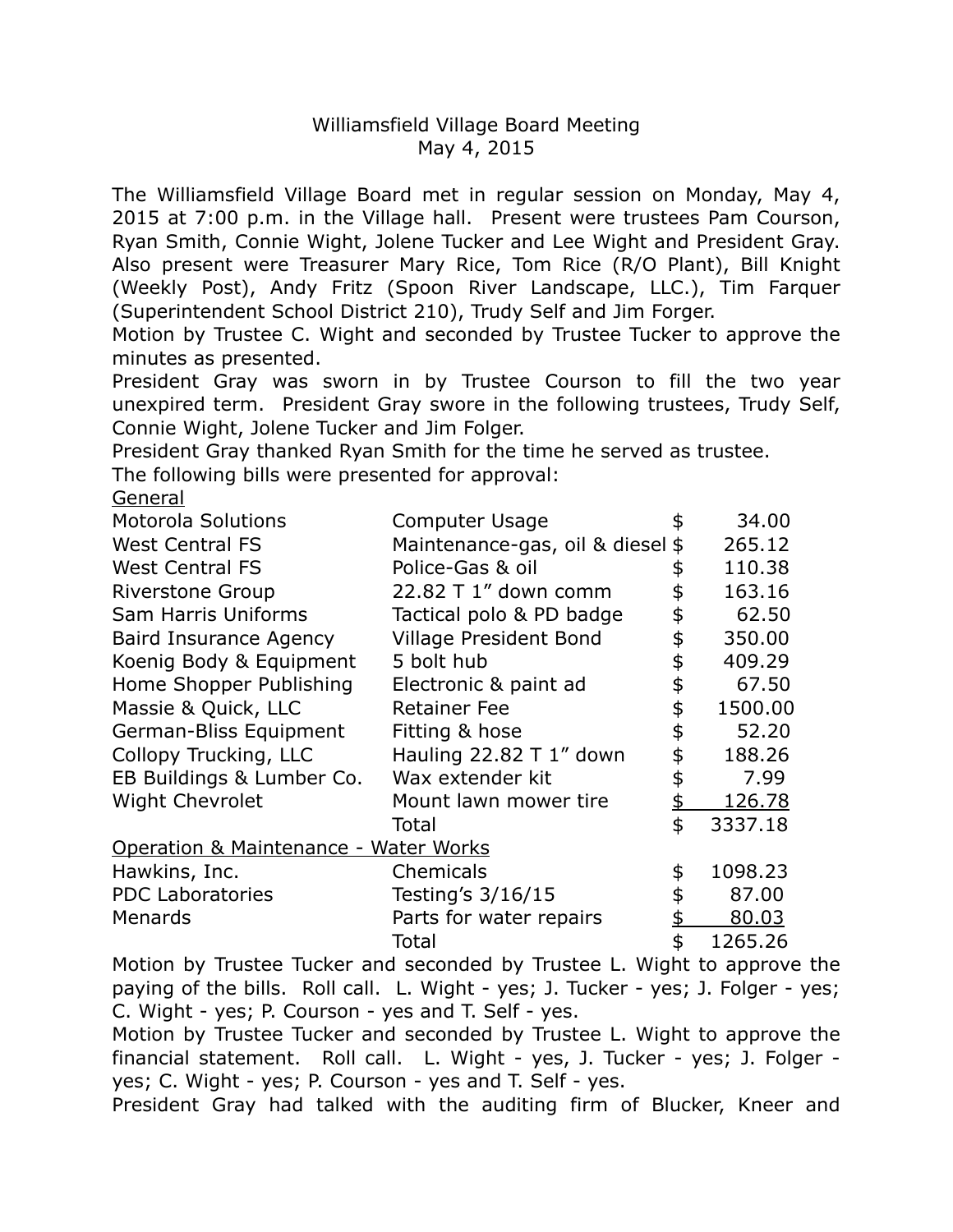Associates who suggested having 2 signatures on all checks written. Motion by Trustee C. Wight and seconded by Trustee Tucker to have two signatures on all checks written. Treasurer Mary Rice. President Gray will sign the checks along with

 Superintendent Farquer told the Board the school would like to purchase another lot for the building trades class. They are looking at lots #7, #8 & #11. Superintendent Farquer would like to work with Trustee L. Wight on the purchase of a lot. He would like to have the lots marked out. He told the Board he has asked Mid-Century Communications to run fiber optic cable behind Cottonwood Court to the library.

 Andy told the Board the first workday at Doubet-Benjamin Park would be Saturday, May 30<sup>th</sup>. The day will be spent working on the bicycle/walking path. The Williamsfield Wranglers are disbanding. Discussion will continue on doing something with the horse arena. The water hydrant at the corner of the pavilion is leaking.

Saturday, June 13<sup>th</sup> will be the Garden Clubs tour of homes. There will be a ice cream social at the Doubet-Benjamin Park on Sunday, June 28<sup>th</sup>.

Mediacom will be updating the internet service, called extreme, on June  $1<sup>st</sup>$ . Mediacom is also dropping the golf channel as on June  $1<sup>st</sup>$ .

 President Gray received at letter from Central Illinois Abate, asking the Board to proclaim May as motorcycle awareness month. Motion by Trustee Courson and seconded by Trustee Self to pass the proclamation declaring May as motorcycle awareness month.

 The maintenance department has been doing the mowing and have filled in the holes behind Jamie Klein's house and will continue to fill when and if they open up again.

No police report.

No park report.

The new payment drop box has been installed at the R/O (water) building.

 Engineer Neil Smith will be coming out to look at the streets and sidewalks to determine what will be done for motor fuel tax work. Trustee Tucker asked to have the sidewalk on the east side of Don Smith checked. It is a new sidewalk but there doesn't look like there is enough dirt under it. afraid Trustee L. Wight presented the Board with adjusted pricing for the remaining lots on Cottonwood Court. These prices are for lots on which houses will be built only. accept the new prices on the remaining lots. Roll call. L. Wight - yes; Tucker - yes; Folger - yes; C. Wight - yes; Courson - yes and Self - yes. Motion by Trustee C. Wight and seconded by Trustee Self to

 Motion by Trustee Courson and seconded by Trustee Self to set up spring cleanup day for Friday, June  $19<sup>th</sup>$ . We will try to set up the electronic and paint recycling for the same day.

 Motion by Trustee L. Wight and seconded by Trustee Tucker to correct the misprint on the water rate ordinance for the out of town water users.